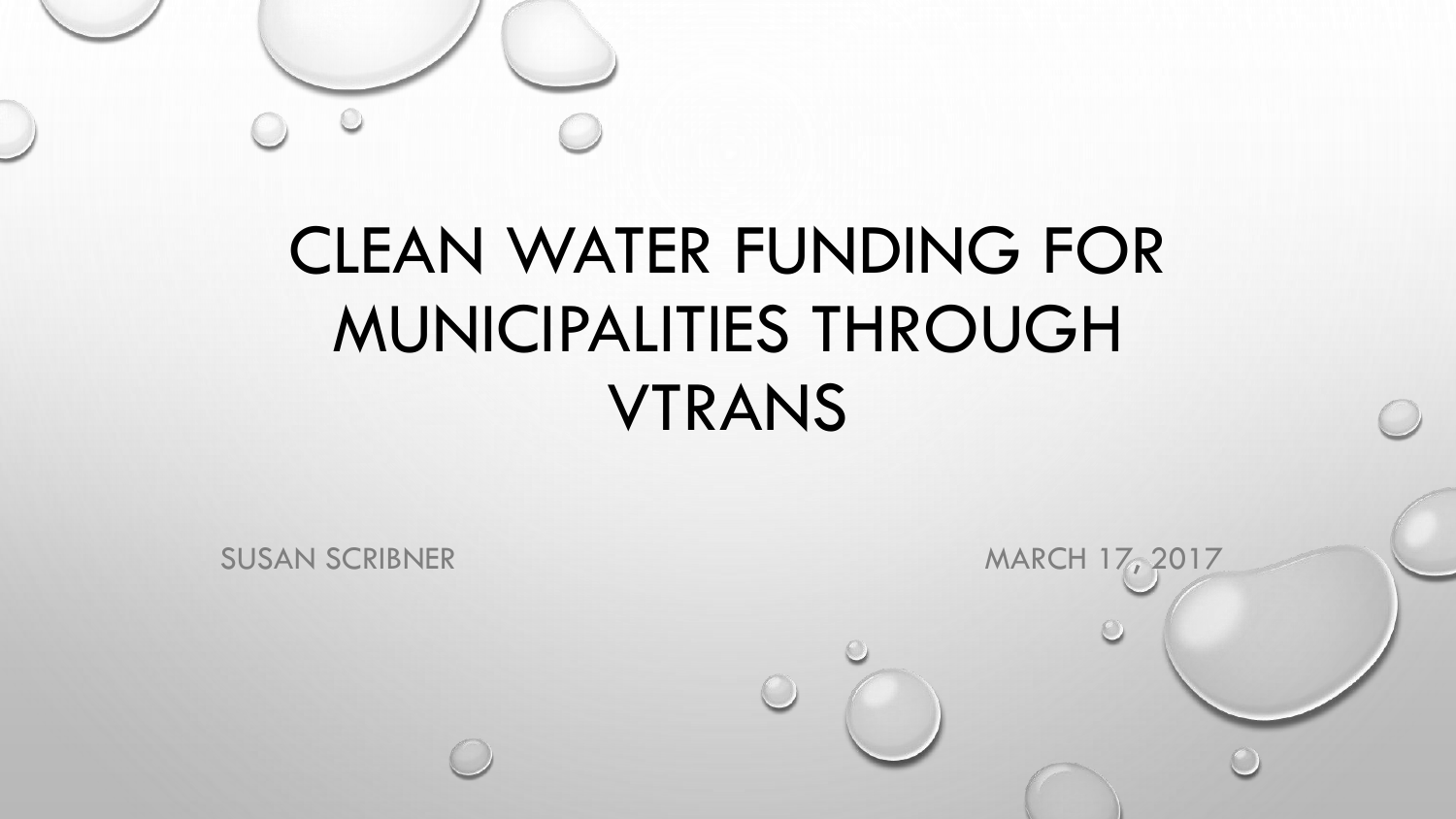| <b>New funding:</b>                                                                         |                          |                          |                          |                                                                                                                                                                                                                                                                                                                                                                                                                                                                                                                                                                                                                                                                                                                                                                                                                                                                                                              |
|---------------------------------------------------------------------------------------------|--------------------------|--------------------------|--------------------------|--------------------------------------------------------------------------------------------------------------------------------------------------------------------------------------------------------------------------------------------------------------------------------------------------------------------------------------------------------------------------------------------------------------------------------------------------------------------------------------------------------------------------------------------------------------------------------------------------------------------------------------------------------------------------------------------------------------------------------------------------------------------------------------------------------------------------------------------------------------------------------------------------------------|
| Revenue Source                                                                              | FY2018                   | FY2019                   | Total                    | comment                                                                                                                                                                                                                                                                                                                                                                                                                                                                                                                                                                                                                                                                                                                                                                                                                                                                                                      |
| <b>FHWA - Transportation Alternatives</b><br>(TA)                                           | \$1,100,000              | \$1,100,000              |                          | \$2,200,000 Eligible projects for FHWA TA Program (23 U.S.C. 133(h)) includes stormwater mitigation on<br>municipal highways. VTrans receives \$2.2M annually in FHWA TA funds. Currently, \$1.1M<br>of the funds are set aside for stormwater projects. This proposes to set aside the entire<br>\$2.2M annually for municipal stormwater projects. The federal FAST Act makes this<br>program viable through FFY2020, but there is little risk that the program will not continue in<br>the next federal transportation authorization act. These funds are only eligible for highway<br>related projects.                                                                                                                                                                                                                                                                                                  |
| FHWA - Annual formula STPG<br>diverted to Municipal Mitigation<br><b>Assistance Program</b> | \$5,242,342              |                          |                          | \$5,242,342 \$10,484,684 Eligible projects for FHWA Surface Transportation Block Grant Program funds (STBG)<br>includes stormwater mitigation on municipal highways (23 U.S.C. 133(b)(15)). VTrans<br>receives \$58M annually in FHWA STBG funds. Currently, the entire \$58M of the funds are<br>used on VTrans' highway projects. This proposes to set aside \$5.2M annually from STBG<br>funds for municipal stormwater projects. The federal FAST Act makes this program viable<br>through FFY2020, but there is little risk that the program will not continue in the next<br>federal transportation authorization act. Although VTrans currently utilizes FHWA funds for<br>municipal stormwater grants under authority established in federal statute, VTrans will<br>propose amending 19 VSA Sec. 306 (i) to provide greater clarity. These funds are only<br>eligible for highway related projects. |
| Transportation Funds increase for<br><b>Municipal Mitigation Assistance</b><br>Program      | \$400,000                | \$400,000                |                          | \$800,000 \$1.44M annually of Transportation funds are currently included in VTrans' Municipal<br>Mitigation Assistance Program and Better Roads Program. This proposes to increase that<br>amount by \$400K annually. For background, last year the Legislature increased local<br>funding by \$400K to the TH Class 2 Roadway (paving) Program. Beginning FY2018, this \$400K<br>will be redirected to municipal stormwater projects. VTrans will propose amending 19 VSA<br>Sec. 306 (i) to provide greater clarity. These funds are only eligible for highway related<br>projects.                                                                                                                                                                                                                                                                                                                       |
|                                                                                             | \$6,742,342              |                          | \$6,742,342 \$13,484,684 |                                                                                                                                                                                                                                                                                                                                                                                                                                                                                                                                                                                                                                                                                                                                                                                                                                                                                                              |
|                                                                                             |                          |                          |                          |                                                                                                                                                                                                                                                                                                                                                                                                                                                                                                                                                                                                                                                                                                                                                                                                                                                                                                              |
| <b>Existing funding:</b>                                                                    |                          |                          |                          |                                                                                                                                                                                                                                                                                                                                                                                                                                                                                                                                                                                                                                                                                                                                                                                                                                                                                                              |
| State system                                                                                | \$4,600,000              | \$4,600,000              |                          | \$9,200,000 current estimated annual VTrans expenditure on state system (TF + federal)                                                                                                                                                                                                                                                                                                                                                                                                                                                                                                                                                                                                                                                                                                                                                                                                                       |
| <b>Municipal Mitigation Assistance</b>                                                      | \$1,000,000              | \$1,000,000              |                          | \$2,000,000 Grants to muncipalities (TF)                                                                                                                                                                                                                                                                                                                                                                                                                                                                                                                                                                                                                                                                                                                                                                                                                                                                     |
| <b>Better Roads Program</b><br><b>Transportation Alternatives set aside</b>                 | \$440,000<br>\$1,100,000 | \$440,000<br>\$1,100,000 |                          | \$880,000 Grants to muncipalities (TF)<br>$\circ$<br>\$2,200,000 50% of TA program already dedicated to stormwater                                                                                                                                                                                                                                                                                                                                                                                                                                                                                                                                                                                                                                                                                                                                                                                           |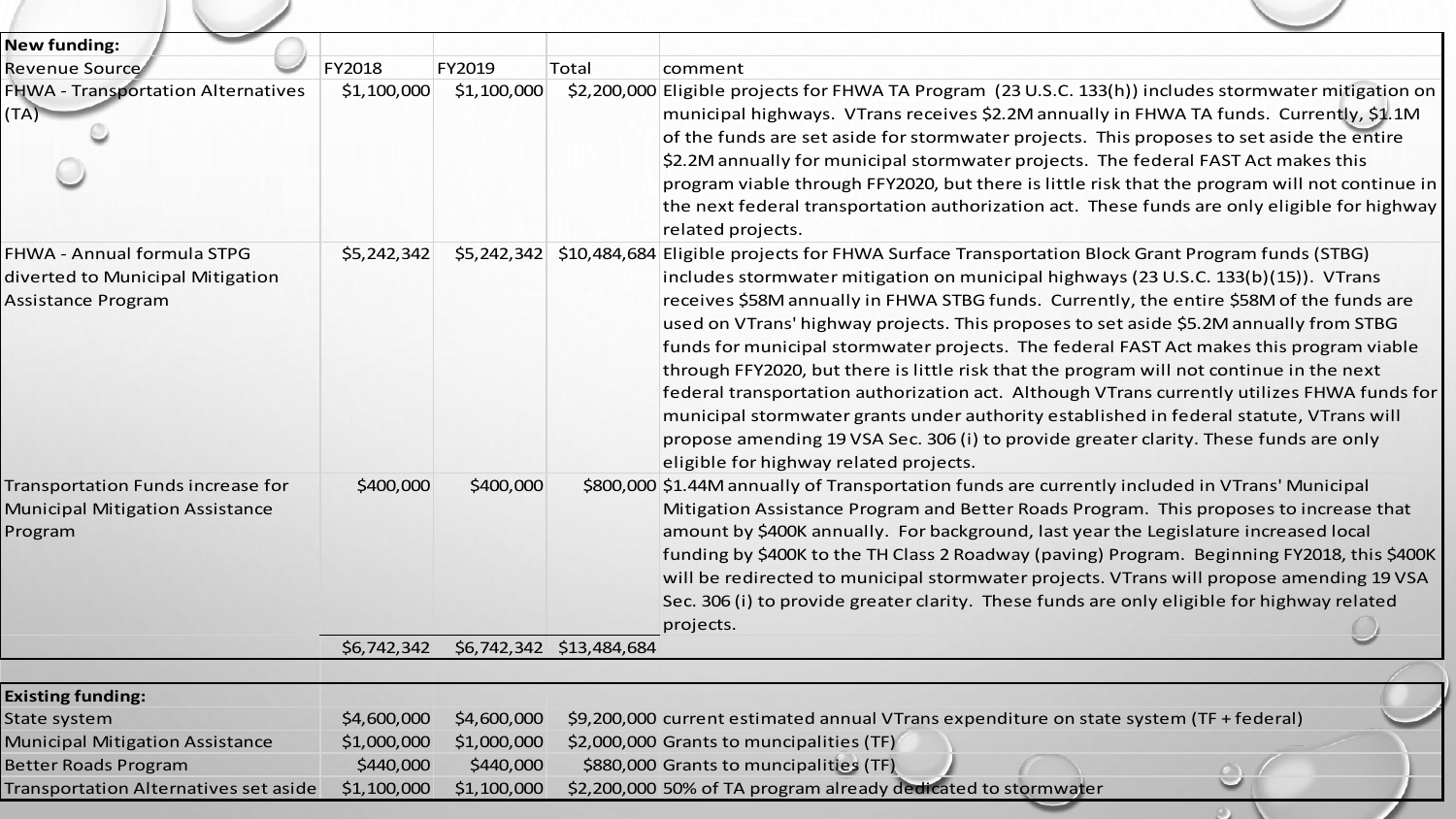

| Program<br><b>Municipal Mitigation Assistance Program</b> | <b>TFunds</b><br>1,640,000 | <b>Clean Water fund</b><br>1,100,000 | Federal<br>5,442,342 | <b>Total</b><br>8,182,342 |
|-----------------------------------------------------------|----------------------------|--------------------------------------|----------------------|---------------------------|
| Transportation Alternatives Program*                      |                            |                                      | 2,200,000            | 2,200,000                 |
|                                                           |                            |                                      | <b>Total towns</b>   | 10,382,342                |

\*Grants to be awarded in FY18 with spending to follow as recipients develop projects. H.494 provides that all grants in FY18 and FY19 shall be limited to municipal stormwater projects

Adapted from document from Neil Schickner / JFO Mar 3, 2017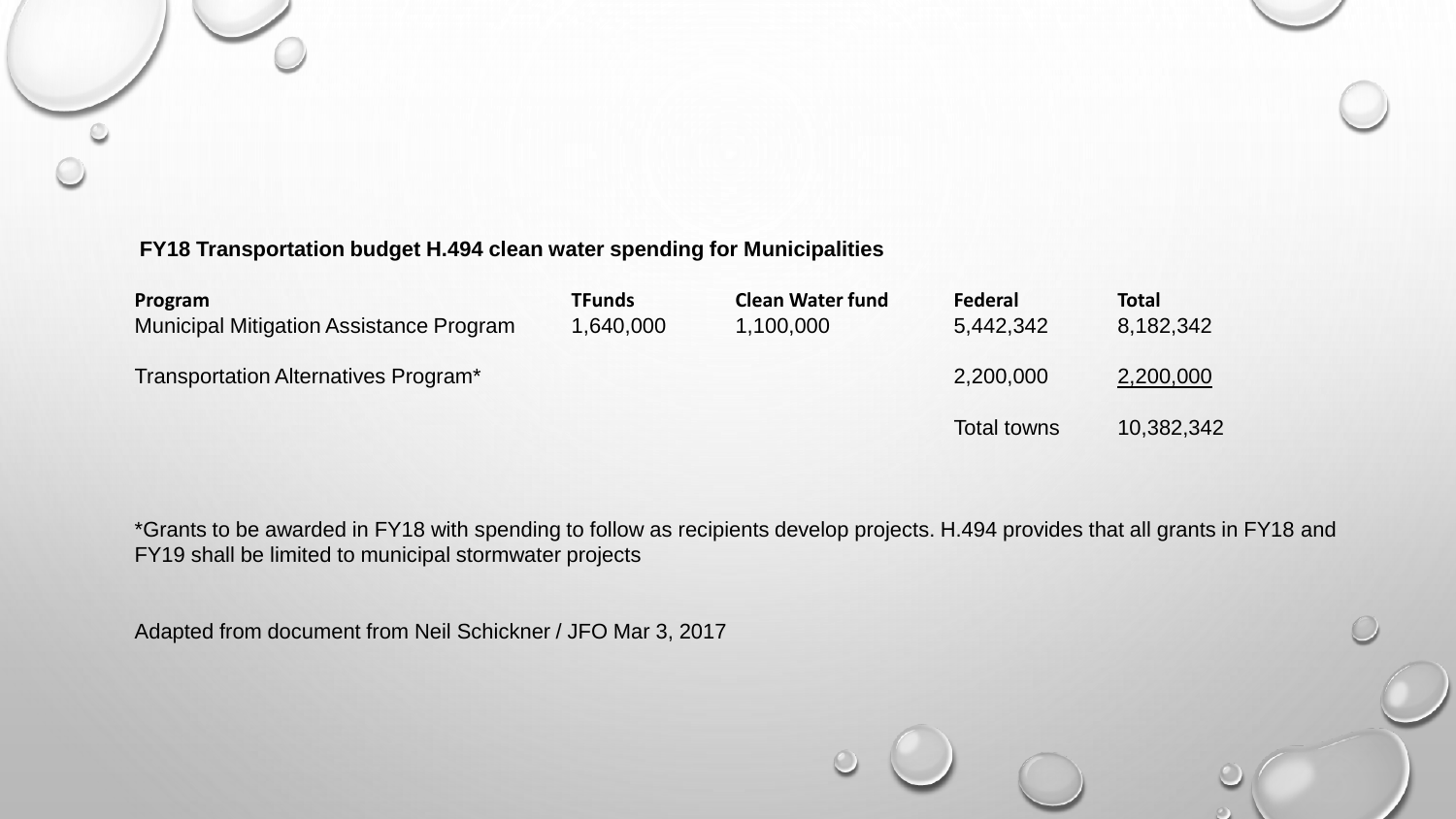#### FEDERAL FUNDING ELIGIBILITY

TRANSPORTATION ALTERNATIVES (TA) AND FLEXED FEDERAL \$ FOR TA ELIGIBLE PROJECTS.

- MUST HAVE A STRONG TRANSPORTATION LINK
- DOES NOT HAVE TO BE FOR A PROJECT ON A FEDERAL AID HIGHWAY
- MUST MEET CRITERIA OF:
	- ANY ENVIRONMENTAL MITIGATION ACTIVITY, INCLUDING POLLUTION PREVENTION AND POLLUTION ABATEMENT ACTIVITIES AND MITIGATION TO--
	- (I) ADDRESS STORMWATER MANAGEMENT, CONTROL, AND WATER POLLUTION PREVENTION OR ABATEMENT RELATED TO HIGHWAY CONSTRUCTION OR DUE TO HIGHWAY RUNOFF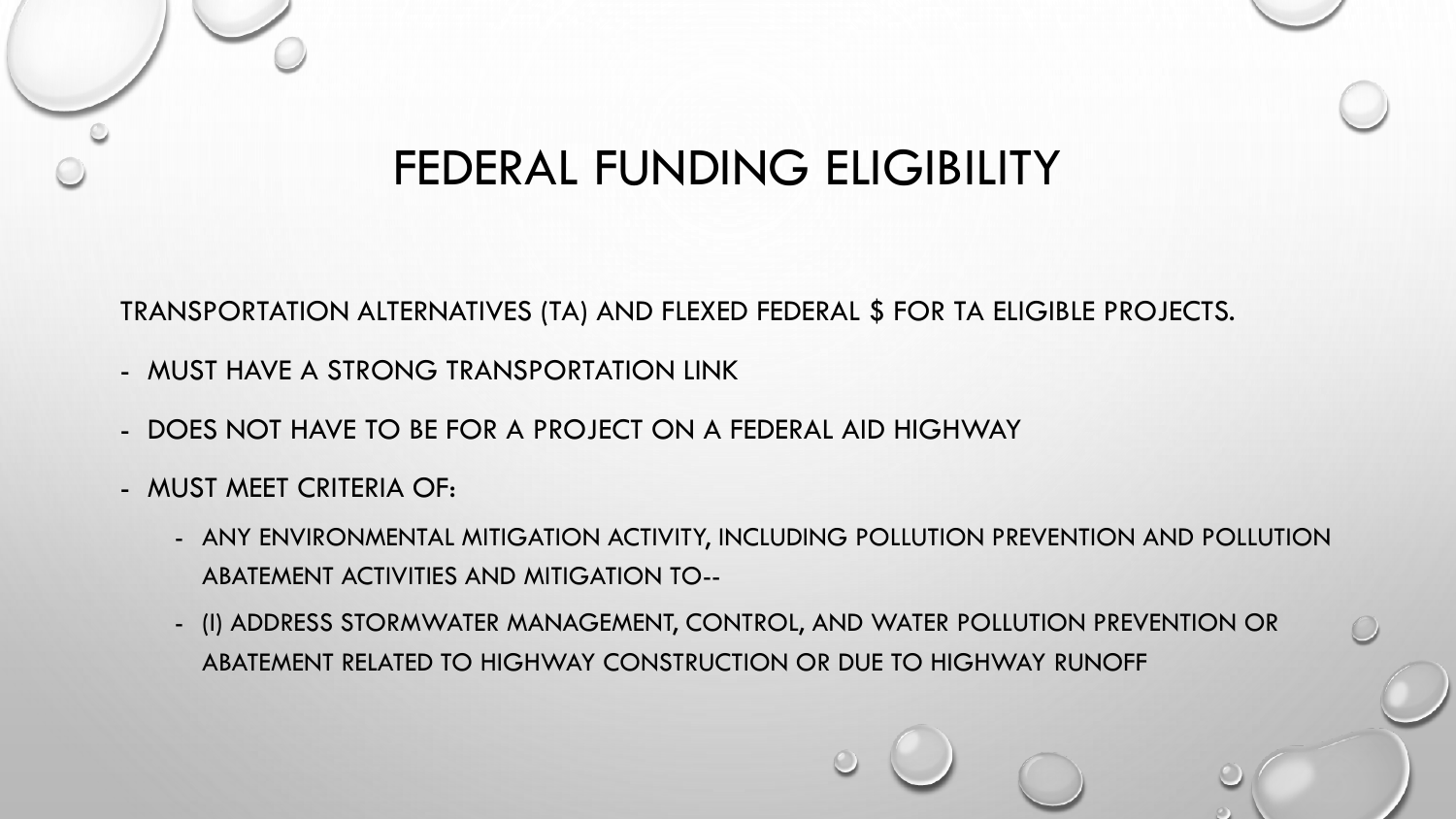### **E WHAT TYPES OF PROJECTS HAVE WE FUNDED WITH** FEDERAL DOLLARS?

- UPSIZED CULVERTS
- STORMWATER INFILTRATION BASINS AND TRENCHES/ GRAVEL WETLANDS/ DETENTION PONDS
- MUNICIPAL SAND AND SALT SHEDS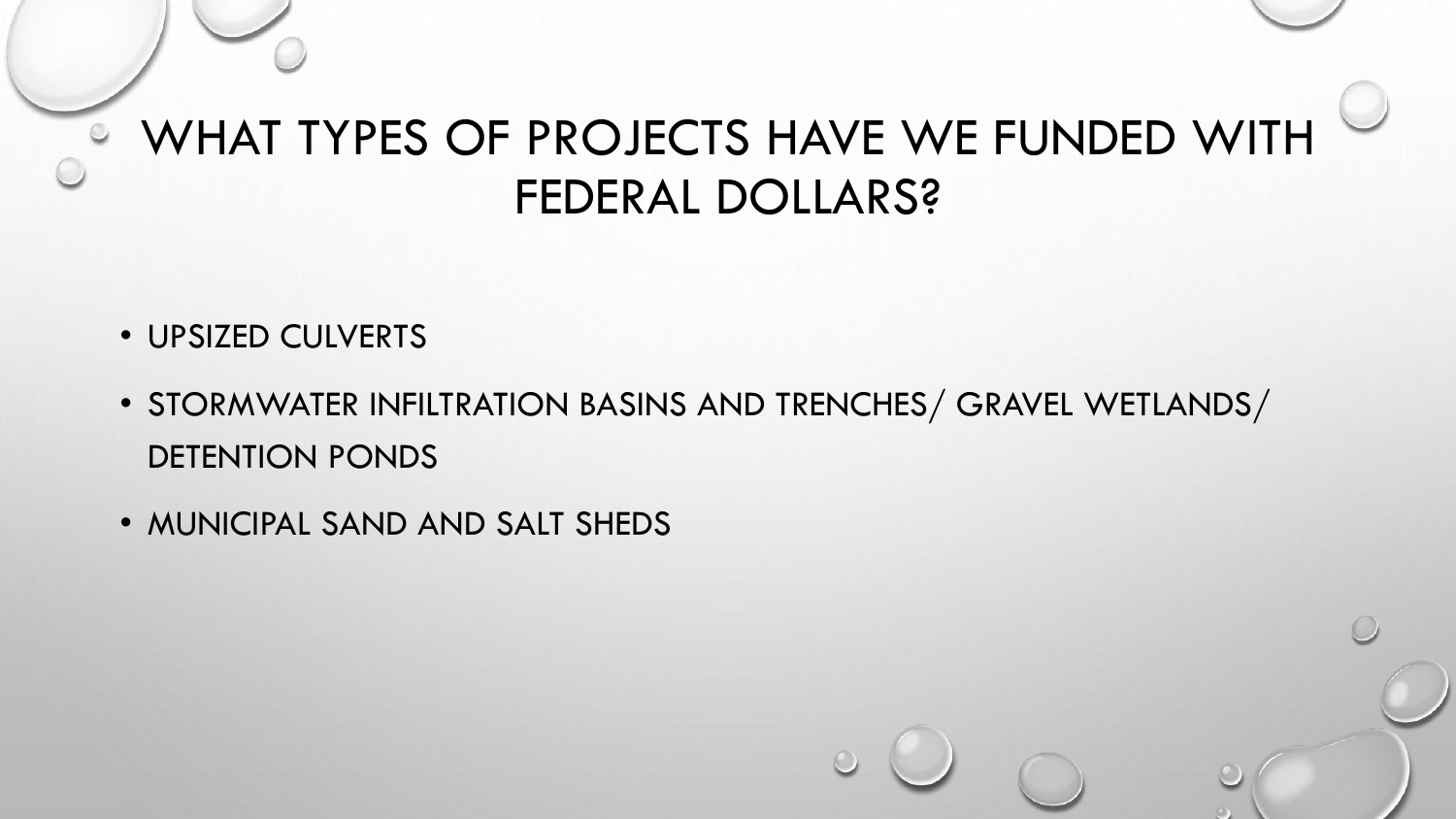## PROJECT CHALLENGES FOR TREATING STORMWATER

- MUNICIPALITIES NEED TO TREAT CO-MINGLED STORMWATER
- FEDERAL FUNDS CAN ONLY PARTICIPATE IN THE PORTION OF STORMWATER DIRECTLY FROM THE HIGHWAY SYSTEM
- FROM 2 PROJECT APPLICATIONS SUBMITTED THIS PAST YEAR, MUNICIPALITIES ESTIMATED THAT THE PERCENTAGE OF STORMWATER DIRECTLY FROM THE HIGHWAY SYSTEM IS 40 – 50% OF THE STORMWATER THEY WISH TO TREAT WITH ONE CONSTRUCTED PROJECT
- MUNICIPALITIES THEREFORE FACING FUNDING CHALLENGES TO COMPLETE PROJECT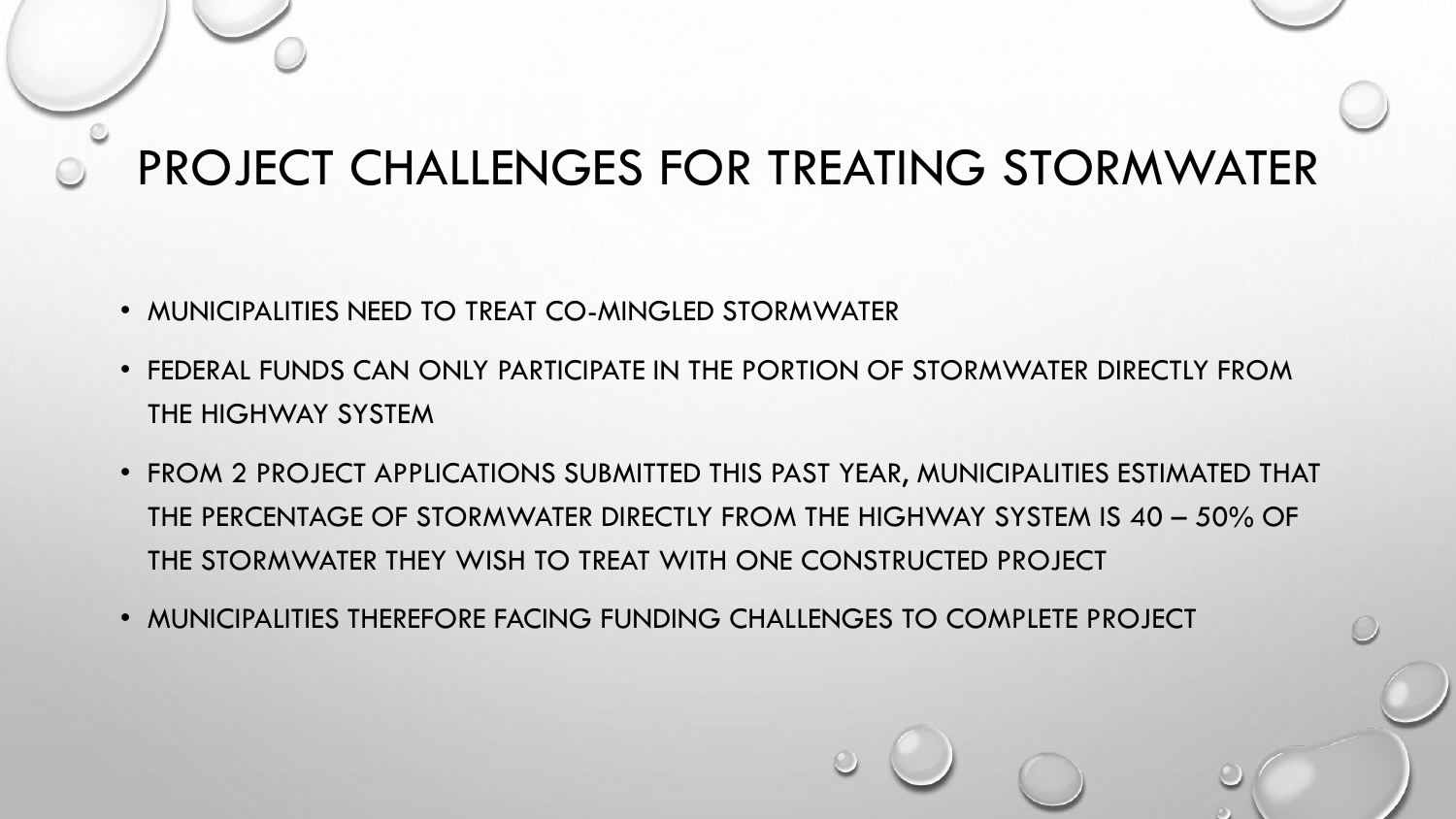#### CAPITAL BILL PROPOSAL FOR CLEAN WATER

|                                                      | <b>FY18</b>      | <b>FY19</b> | Total                       |
|------------------------------------------------------|------------------|-------------|-----------------------------|
| Governor's Proposed Capital Budget                   |                  |             |                             |
| 10.1.F. Clean Water Appropriation                    | 10,497,664<br>Ś. |             | $$11,217,664$ $$21,715,328$ |
| Reallocation                                         |                  |             |                             |
| 10.1.E. Municipal Pollution ControlGrants            |                  |             |                             |
| Continuation of prior year partially funded projects | \$<br>2,947,384  |             |                             |
| New projects                                         | 2,830,232        |             |                             |
| Move baseline spending from FY19 to FY18             | (586, 482)       |             |                             |
| 10.1.C. Ecosytem Restoration Program                 | 2,000,000        |             |                             |
| <b>VTrans Municipal Mitigation Program</b>           | 1,000,000        |             |                             |
| 13.1 Agriculture: Best Management Practices and CREP | 1,650,000        |             |                             |
| Agriculture: Water Quality Grants & Contracts        | 600,000          |             |                             |
| Clean Water Fund FY19                                |                  | 11,274,194  |                             |
|                                                      | 10,441,134<br>S. | 11,274,194  | \$21,715,328                |

Source – March 14, 2017 Memorandum from DEC Senior Counsel for Governmental Affairs, Rebecca Ellis, to House Corrections & Institutions Committee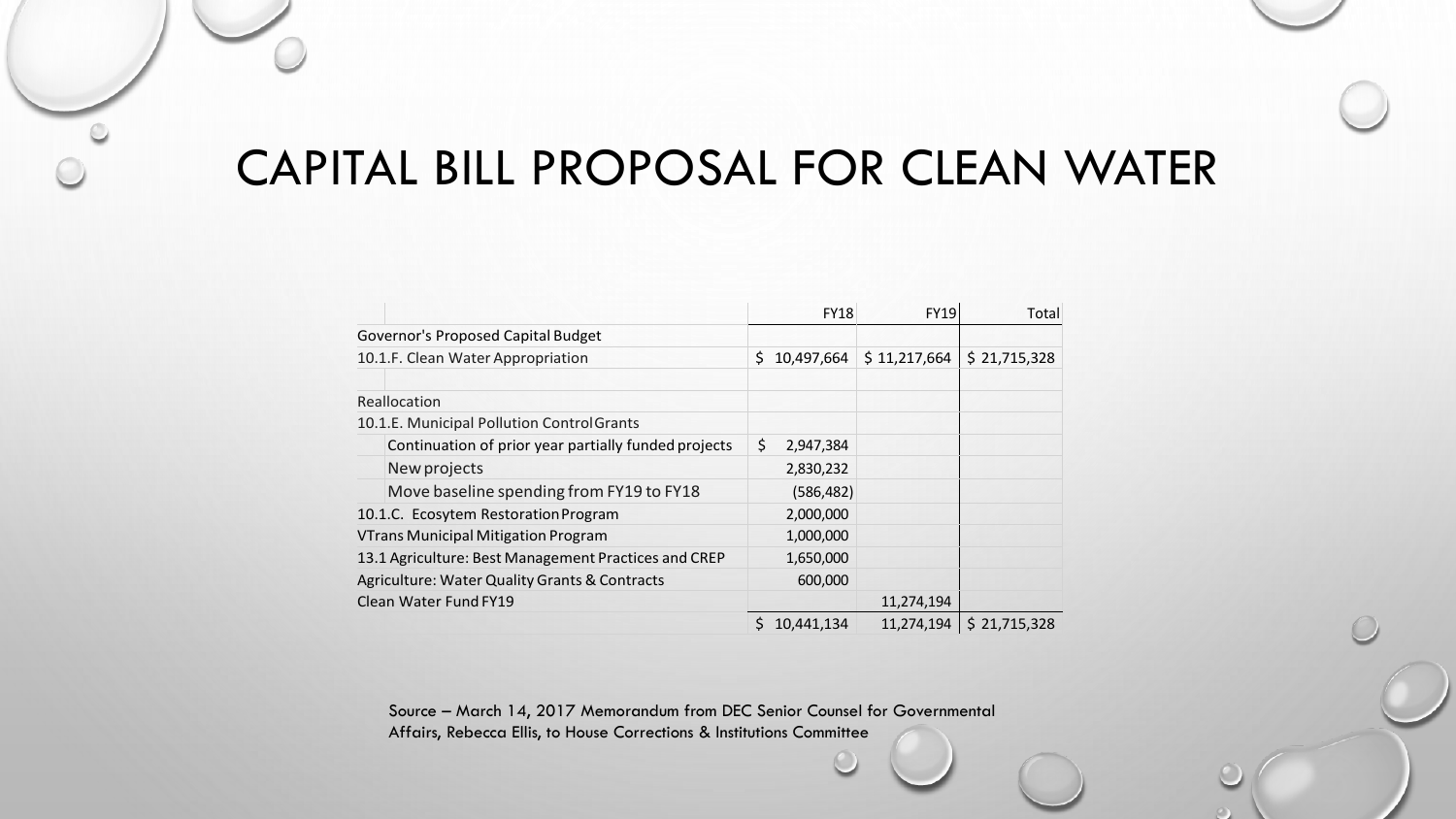#### WHAT WILL EXTRA PROPOSED ALLOCATION FUND?

THIS WILL ALLOW MUNICIPALITIES TO USE A COMBINATION OF CAPITAL BILL FUNDS AND FEDERAL FUNDS TO TREAT ALL STORMWATER WITHIN ONE TREATMENT SYSTEM, AND WILL ENABLE VTRANS TO FUND 80% OF A MUNICIPALITIES' TOTAL PROJECT COSTS.

THESE FUNDS WILL BE ALLOCATED THROUGH A NEW GRANT PROGRAM WITHIN MUNICIPAL MITIGATION ASSISTANCE PROGRAM. THE BETTER ROADS PROGRAM WILL REMAIN AS IS – MORE SUITABLE FOR SMALLER SCALE PROJECTS.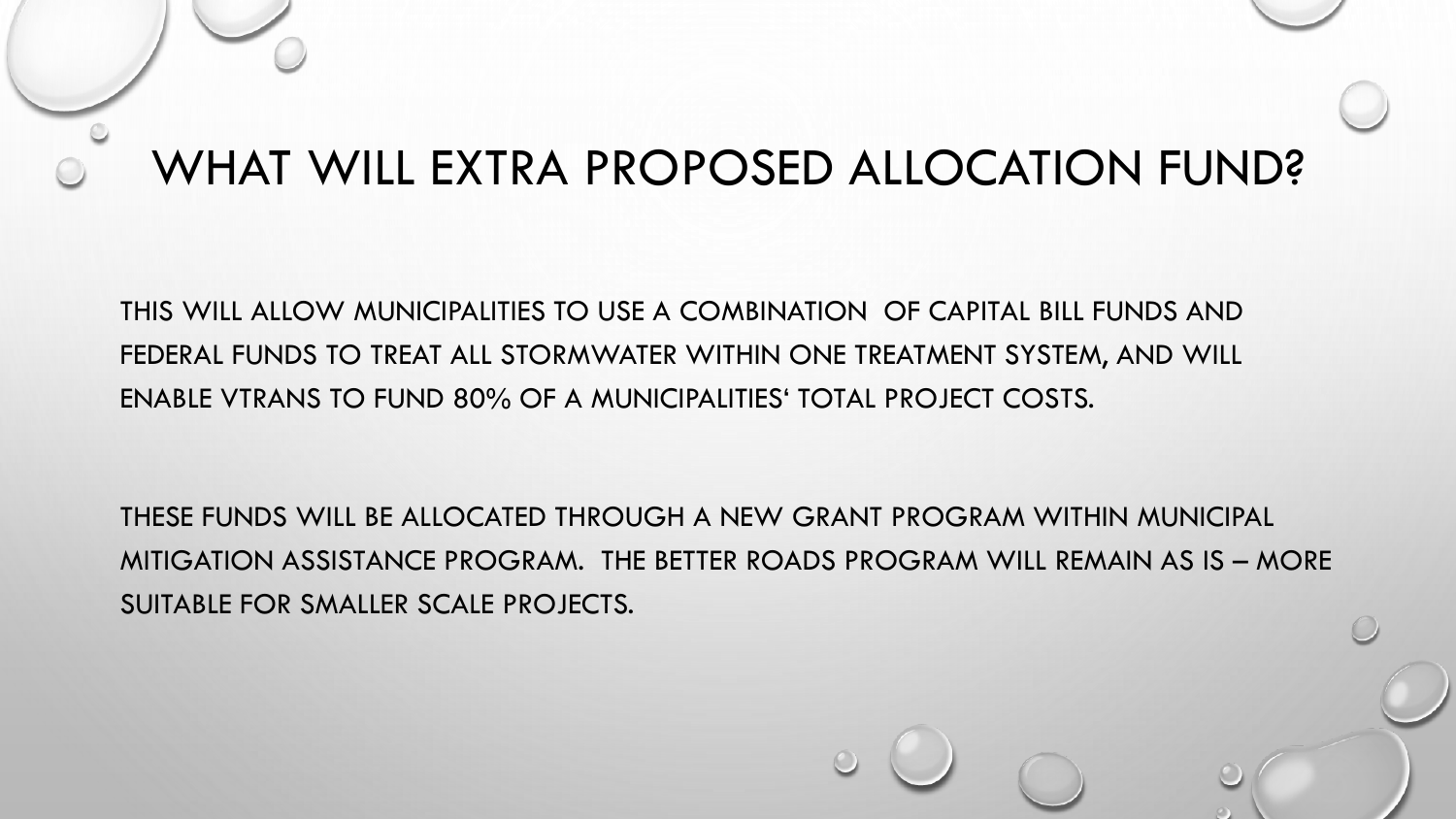#### OVERALL SUMMARY FOR PROPOSED MUNICIPAL FUNDING FROM VTRANS

|                                                                 |                                                                                      |                                           | <b>FY18 Gov Budget</b>                  |                                        |                                         |
|-----------------------------------------------------------------|--------------------------------------------------------------------------------------|-------------------------------------------|-----------------------------------------|----------------------------------------|-----------------------------------------|
|                                                                 |                                                                                      | <b>FY18 Gov Budget</b><br><b>Baseline</b> | - Clean Water<br>("Filling the<br>Gap") | <b>FY18 Gov</b><br><b>Budget Total</b> | <b>Funding Source (Fed, State)</b>      |
| <b>Agency of Transportation</b>                                 |                                                                                      |                                           |                                         |                                        |                                         |
| <b>Municipal Roads</b>                                          |                                                                                      |                                           |                                         |                                        |                                         |
| Municipal Mitigation - Better Roads Grant Program (State Funds) |                                                                                      | 440,000                                   | 400,000                                 |                                        | 840,000 State Transportation Funds      |
|                                                                 | Municipal Mitigation - Better Roads Grant Program (Clean Water Fund)                 |                                           | 1,025,000                               |                                        | 1,025,000 Clean Water Fund              |
|                                                                 | Municipal Mitigation - Grants & VTrans Stormwater Utility Payments (State/Fed Funds) | 1,000,000                                 | $\sim$                                  |                                        | 1,000,000 State Transport Funds/Federal |
|                                                                 | Transportation Alternatives Program (TAP) - Municipal Grants (Fed Funds)             | 1,100,000                                 | 1,100,000                               | 2,200,000   Federal                    |                                         |
|                                                                 | Municipal Mitigation - Municipal Grants (Federal Highway Admin STBG Funds)           |                                           | 5,242,342                               | 5,242,342   Federal                    |                                         |
|                                                                 | Municipal Mitigation - Municipal Grants to support STBG-Funded Projects              |                                           | 1,000,000                               | $1,000,000$ Capital Bill               |                                         |
|                                                                 | Stormwater utility incentive payments to Municipalities (Clean Water Fund)           |                                           | 75,000                                  |                                        | 75,000 Clean Water Fund                 |

Excerpt from table prepared by DEC